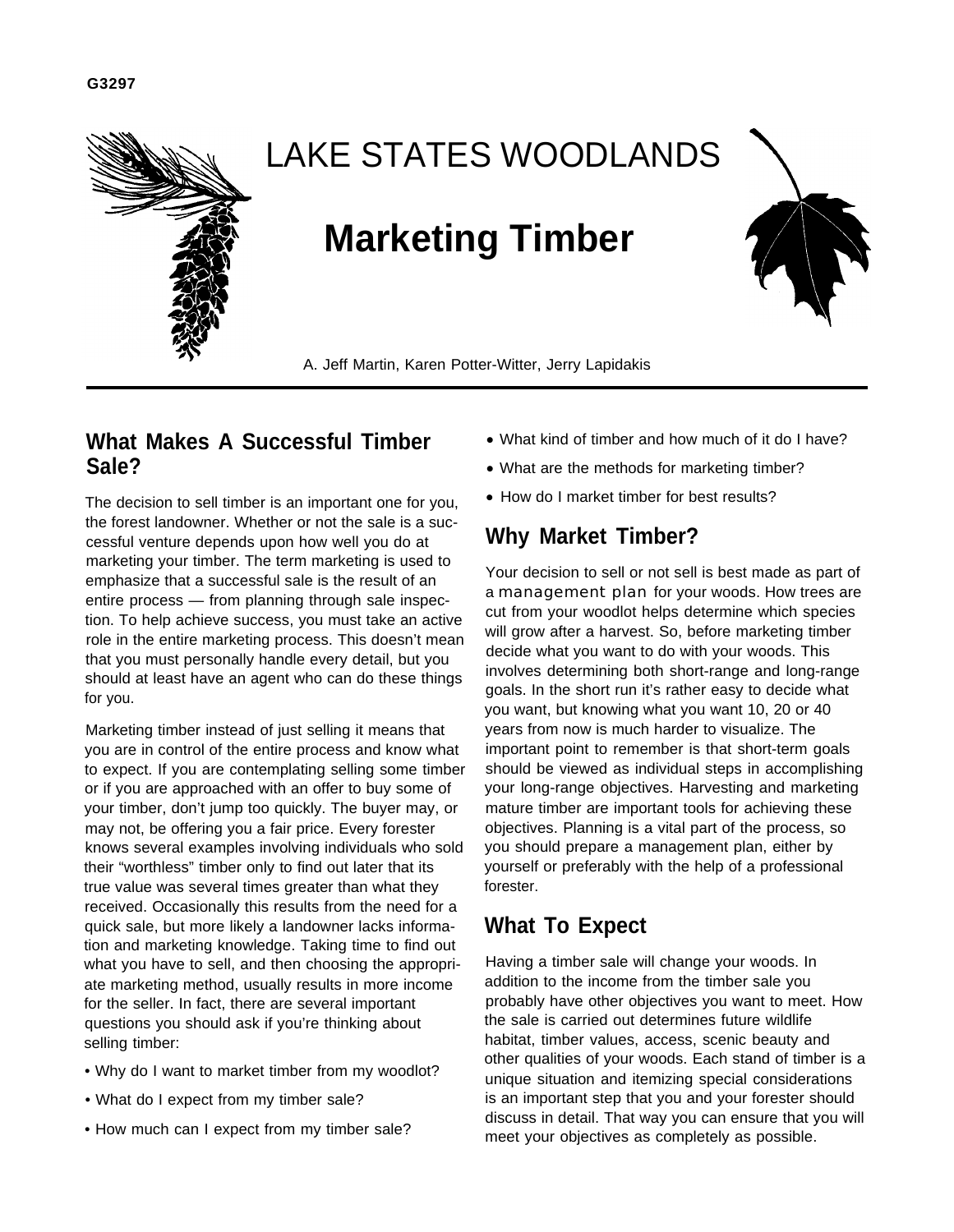Knowing what to expect and knowing what you want are separate, but related, aspects that are essential to a successful timber sale.

Unfortunately, many landowners have never seen an active harvesting operation; so, when the timber has been cut, they're often in a state of shock. Therefore, it is important that you and your forester visit an active logging job or one that has just been completed. Then, visit a sale that occurred a few years ago. This will give you a better idea of what timber harvesting entails, and with your forester along you'll have someone to help explain what you see.

Remember, operating heavy equipment in your timber stand is bound to have an impact on the site. To give you "top dollar," the logger wants to operate as efficiently as possible to minimize harvesting costs. Usually this means heavy reliance on mechanization which may lead to results you did not expect. Therefore, it is important to understand what to expect and to realize that obtaining exactly the results you want may reduce how much a buyer is willing to pay for your timber. However, by following our suggestions you may obtain top value from the timber sale — the highest combination of dollar values plus non-dollar values. If loggers know all of your special requirements at the start, many times they can work them in without additional costs to you. Even if there is a small cost, your satisfaction is the most important consideration.

It is impossible to prepare a list that would cover all considerations you would talk about with your forester and then the logger, but a few examples illustrate the importance of this phase. Once you have decided to market some timber you should:

- Plan road systems, stream crossings and the location of log landings (cleared places where products are loaded onto trucks) to enhance or limit access, protect stream flow and fish habitat.
- Decide if roads and landings will be left as is after the sale or if they will be seeded or planted to vegetation.
- Decide which crop fields or other areas of your property need protection during logging.
- Decide whether trash (oil cans, broken hoses, pieces of cable, etc.) should be removed from the site after logging.
- Consider the harvest's timing taking into account if an area is wet during part of the year or if there are times you do not want activity in your woods.
- Decide on tree top disposal or whether you want the tops for firewood.
- Decide whether any trees will be reserved for wildlife, aesthetic or personal reasons.
- Determine if any fences (particularly property-line fences) will be disrupted by the logging operation, and how any problems and repairs will be handled.
- Plan for livestock control during logging if a problem might arise.
- And the list goes on...

# **How Much To Expect From Your Sale**

What a buyer pays for your timber depends upon many conditions, some of which are under your control and some of which are not. Every buyer probably will offer a different price for your trees because timber producers have different markets for the products, different harvesting equipment, different hauling distances and, therefore, different costs. Also, the species, quality and quantity of your salable trees will determine the price you receive.

,

Volume per acre is an important ingredient in a timber sale, but so is total volume for sale. It's expensive for loggers to frequently move their operation for small tracts of timber. The greater the total volume harvested, the more economical it is for the logger to move equipment. And, the lower the harvesting cost per unit of volume removed, the higher the potential price a landowner can expect to receive for stumpage. With proper planning you might be able to locate a neighbor who would also like to sell some timber. In this way, the total volume might be increased to attract more bidders and to increase the price that is offered.

Another thing to keep in mind is that demand for timber fluctuates over time. Sometimes there is a strong demand for certain species or certain sizes; other times the market is depressed for the same material. Therefore, in the planning process, marketing flexibility is an important consideration. Unlike most other crops, you can often store timber on the stump until the market improves. It's critical to sell when the market is strong. Don't let a short-term need for cash dominate your long-range objectives for your timberland. In order to be a satisfied landowner, know what to expect and know what you want.

# **What Do You Have to Market?**

To learn what you have for sale, you need an inventory of your woodlot to obtain the board foot or cord volume of your timber. An inventory showing volumes by species, size, and quality helps you decide which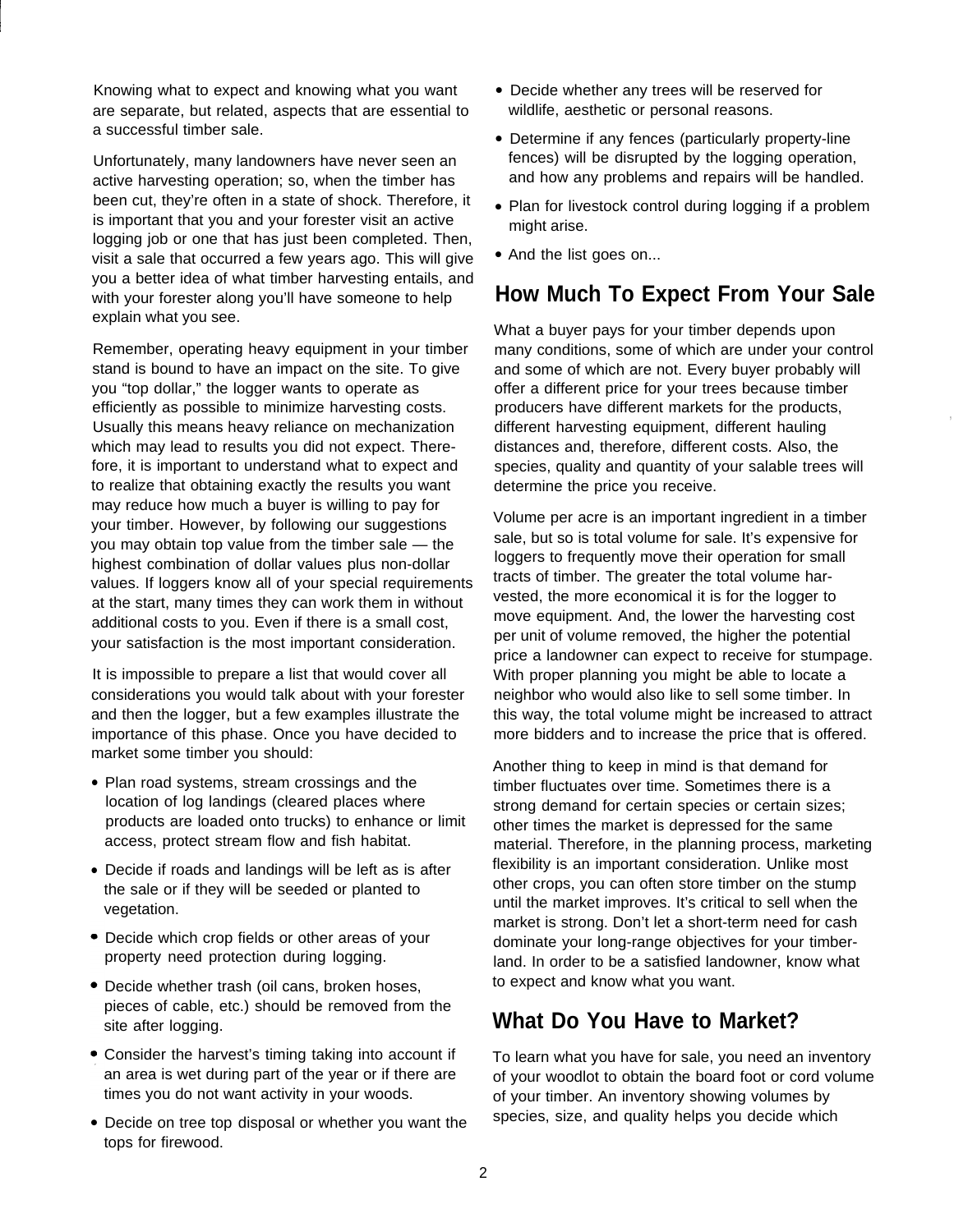trees to sell and when to sell them. You can learn to inventory your woods, measuring the trees that are ready to sell, or you can employ a forester to do the work. Unless you are experienced with forest inventory procedures, it is recommended that you seek a forester's help.

You can learn about measuring trees and forest products in:

- "Wisconsin Woodlands: Measuring Trees and Estimating Volume," G3332, available for \$.30 from Agricultural Bulletin, Rm. 245, 30 North Murray Street, Madison, WI 53715, (608) 262-3346.
- "Sampling and Measuring Timber in the Private Woodland," CD-FO-3025, available for \$.50 from Minnesota Extension Service, Distribution Center, University of Minnesota, 3 Coffey Hall, 1420 Eckles Ave., St. Paul, MN 55108, (612) 625-8173.
- "How Much Lumber in that Tree?" E0461, available for \$.10 from Bulletin Office, ANR Information Services, Michigan State University, 10 Agriculture Hall, East Lansing, Ml 48824, (517) 355-0240.

If the inventory shows enough timber is ready for sale, a forester can measure, tally, and mark it. This is when the management plan you and your forester developed will help; the management plan will describe how you want harvests to be made. For example, if you have 30 acres of aspen ready for harvest, but it is the only woods you have, your management plan may indicate part of the woodlot will be harvested now and other parts harvested at later dates.

With your forester's help, estimate the value of the marked timber. This isn't an exact process since timber prices are negotiated and may vary widely. However, it's important that you have some idea of timber values so you'll have a basis for accepting or rejecting the offers received. You can start by reviewing published price reports that are often available from your forester or cooperative extension office. Another source of price information would be the local mills themselves; contact a few and find out what they are typically paying for the timber you have to sell.

# **Methods Of Marketing Timber**

Private woodland owners can choose to harvest their own timber and sell the cut product (e.g. veneer and sawlogs, pulpwood, post, poles, etc.) or sell the trees as they stand and allow the buyer to cut and haul them away. This latter method is referred to as selling stumpage.

## **Harvesting Your Own Timber**

A woodland owner who cuts and delivers logs or other products roadside or to the mill may substantially increase profits from the sale. Such an operation, however, should only be undertaken by someone with experience. Logging requires special skills and knowledge and there are substantial risks involved. Logging is hard, dangerous work. In addition to the personal risks, engaging in logging may alter insurance coverage. Worker's compensation and other state and federal employment requirements are particularly strict in the logging industry.

Some types of logging may require special equipment; attempting to log with some agricultural equipment could result in extensive damage to the equipment. Logging an area often takes longer than you initially estimate and may interfere with your other activities and responsibilities. Furthermore, improper cutting, handling or transporting of high-value logs can destroy a great deal of their value. For this last reason the harvesting of high value species, such as black walnut trees containing veneer-quality logs, should always be left to the buyer.

A discussion of proper techniques of cutting, handling and transporting timber products is beyond the scope of this publication. If you have the necessary time, skills and experience for harvesting and transporting the products, keep the following points in mind:

- Have a market for your product before you invest the time and money necessary to harvest it. Have a written contract with the buyer. Don't get stuck with a product to sell without a buyer.
- Know the buyer's specifications and requirements (e.g. size, volume, grade or number that will be acceptable in a given time, etc.)
- Know your legal responsibilities for such things as worker's compensation, minimum wage, social security, state and federal income tax, O.S.H.A. requirements, etc. This is particularly important if you employ other people.
- Use the proper equipment.
- Observe all safety precautions and procedures.

## **Selling Stumpage**

Most private woodland owners sell their timber as stumpage. Stumpage sales are of two types:

• Lump-Sum Sales: This is a timber sale in which a single payment (the lump-sum) is made to the seller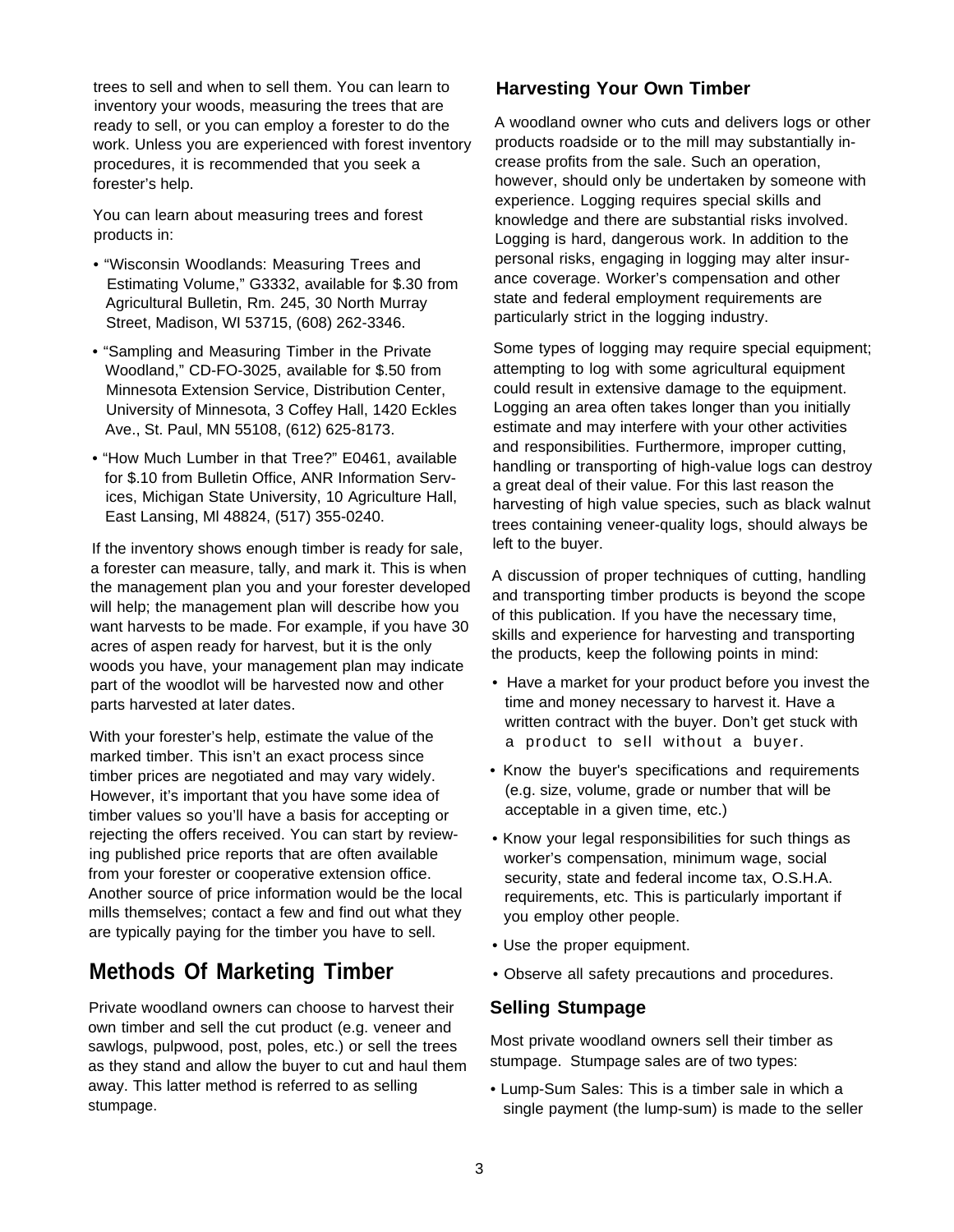for the trees designated for sale. It is the easier of the two types of sales to administer, but under current Internal Revenue Service rules has some tax disadvantages for woodland owners considering more than two or three timber sales in their lifetimes.

• Sale-By-Unit (Also called Sale-By-Piece, Sale-By-Scale, or Pay-As-Cut): This is a timber sale in which the seller is paid a certain amount for each unit of product cut (e.g. so many dollars per 1000 board feet, per cord, etc.) This type of sale requires someone to measure the products harvested. Foresters call this scaling. The person who measures may be the landowner, a consulting forester, the buyer (if the seller has complete confidence in this person) or a receiving mill. The questions of who will provide an accurate accounting of production and how, when and where the scaling will be done make this type of sale more difficult to administer than the lump-sum sale. However, under current Internal Revenue Service regulations, this type of sale (which the IRS refers to as "disposal with economic interest retained") has definite tax advantages over lump-sum sales for landowners contemplating more than two or three timber sales in their lifetime.

In both lump-sum and sale-by-unit stumpage sales the sale price and buyer are usually determined one of two ways:

- Oral Bid or Negotiations. This is a sale in which the seller or seller's agent engages in verbal bidding or negotiations with one or more buyers until an acceptable sale price is obtained. While this type of procedure is fairly quick and sometimes produces a high sale price, it is not the type of sale someone should engage in who is unfamiliar with timber markets and the quality and value of the timber to be sold. In short, unless the seller is extremely well informed, it, is best to leave the oral timber sales to foresters and timber dealers.
- Written Sealed Bids: This is a sale in which potential buyers are informed about the sale and given a period of time (usually 4-6 weeks) to inspect the timber and submit written sealed bids. At a specified time and place the bids are opened and the buyer selected. In most situations, this form of sale produces the most desirable results for private woodland owners.

## **What Are The Steps In Marketing?**

First, using a management map made by the forester, help plan the location of landings, haul roads and skid trails. Mark these in the woods, for you or the buyer to build. Haul roads are for trucks; skid trails are for skidders and forwarders (machines that drag or transport products from where trees were cut to a landing). You can locate haul roads and skid trails so you can use them between harvests for timber stand improvement, firewood removal, cross country skiing or hiking.

Because locating landings and roads is critical to a logger, your planning should include last minute flexibility. If you stand firm on where the roads should go, some potential buyers may turn away. However, if you're willing to discuss landing and road location with the logger and compromise a little, things will probably go smoother for both parties. Since permanent access is important, it may be desirable to take less for your timber and have the logger build the roads for your continued use.

**Second, learn about the possible income tax conse**quences of your timber sale. The lump-sum sale of stumpage, which normally produces the most income, may result in your paying ordinary income tax on the entire sale proceeds. If the timber is viewed as a capital asset there will be no problem in claiming capital gains tax treatment. However, if the IRS views you as a dealer in timber who is making frequent sales, capital gains treatment would probably not be allowed, There are some options that can be used to help insure eligibility for capital gains taxation.

If you have questions about possible tax treatment of your timber sale, make sure you consult with your forester and tax accountant before making the sale. Income tax laws affecting timber growers have changed recently and may change again in the future. Therefore, it is important to obtain the latest information before selling. You can learn about treatment of income from timber sales in:

- "Wisconsin Woodlands: Income Tax Considerations for Forestland Owners," G3298, available for \$.20 from Agricultural Bulletin, Rm. 245, 30 North Murray Street, Madison, WI 53715, (608) 262-3346.
- "Minimizing Federal Income Tax for Forest Landowners," North Central Regional Publications, NCR 343, available for \$.50 from ANR Information Services, Michigan State University, 10 Agriculture Hall, East Lansing, Ml 48824.
- "Timber Tax Management for Tree Farmers, " available for \$15 from the American Forest Council, 1250 Connecticut Ave., N.W., Suite 320, Washington, DC 20036.
- "Forest Owners' Guide to Timber Investments, The Federal Income Tax, and Tax Recordkeeping,"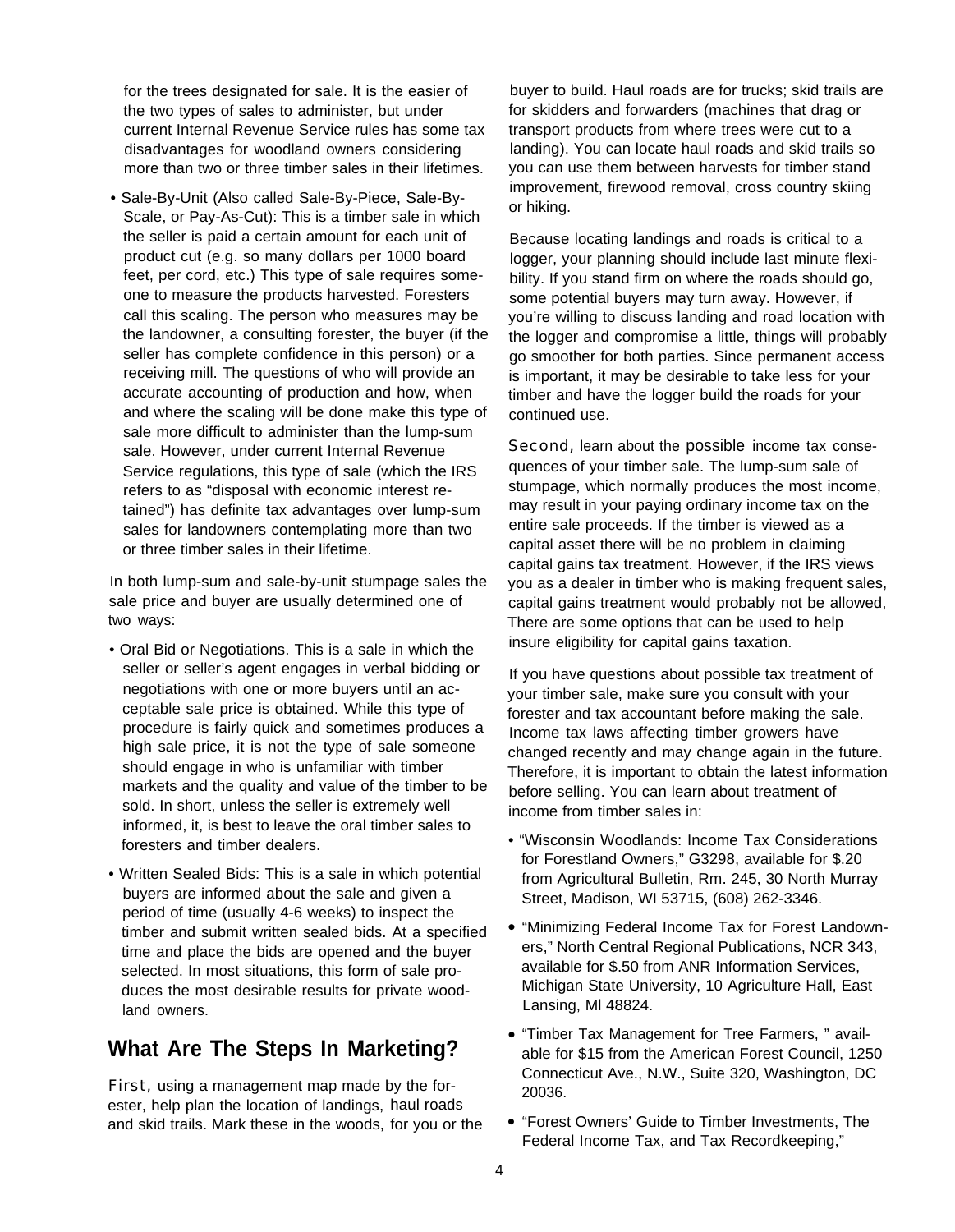USDA Agr. Handbook No. 681 (order No. 001-000- 4540-7), available for \$5 from Superintendent of Documents, U.S. Government Printing Office, Washington, DC 20402-9325.

Third, prepare and send a sale notice to potential buyers. This is the most effective way of notifying potential buyers of your timber sale. You can get the names of reputable timber buyers operating in your area who would be interested in the type of timber you have to sell from DNR or consulting foresters. A timber sale notice should include:

- Name and address of the seller.
- A map and/or description of the area to be harvested (including access and your proposed woods road layout).
- A listing of volumes of trees (by species, diameter class, product class and grade if appropriate) included in the sale.
- Special considerations such as ownership of the tops, location of roads or trails, and protection of crop fields and fences. Recall that excessive restrictions may cause a reduced bid or loss of interest in the sale.
- The times when potential buyers can inspect the trees and sale area.
- A copy of the timber sale contract that will be used.
- The method of bidding and type of sale: sealed bid, lump-sum, etc.
- How payment is to be made. On lump-sum sales full payment (100%) prior to the start of any harvesting activity is desirable. When this is not possible, a definite timetable for payment should be negotiated calling for specific payments (25%, 50%, etc.) at specified dates. On sale-by-unit sales, a definite cutting and payment timetable needs to be negotiated with the buyer and the sellers intent to do so stated in the notice.
- The statement that you reserve the right to refuse all bids in case none offer an adequate price.
- Space for the buyers to state their bids.
- A closing date for receipt of bids.
- The date, time and location for opening the bids.
- Whether or not a specified down payment must accompany the bid (usually 10%).
- The requirement of a performance bond (usually 10% of the sale price).

One side of the bidding coin is the maximum price that buyers want to pay. They, of course, want to pay a price which will leave the largest profit margin possible after costs. The other side of the coin is that you, too, want the largest margin possible above your costs for taxes, management and opportunities foregone (income you would have made by investing in something other than timber management). The best way to receive the highest price for your timber is to have more than one buyer bid on your salable stumpage or logs. Encourage competitive bidding!

Fourth, on the date and at the time and place specified, open the bids and select the buyer. If one or more bids exceed the minimum amount you want to accept, select your buyer on the basis of size of bid and on reputation. Ask all bidders for the names of landowners from whose land they have harvested trees. Exercise caution in selecting new operators or operators who have not previously logged in your area. Only experienced and careful buyers should be chosen for timber stand improvement, or a selection harvest, in which valuable trees will be left standing.

Fifth, complete a timber sale contract with the successful bidder. The successful buyer should make a deposit as a performance bond which is held (preferably in escrow) until the sale is satisfactorily completed under the terms of the contract. Total payment for the timber may be made before harvesting begins or provisions may be made for partial payments as the sale progresses. Payments should be in some assured form such as a bank draft. A suggested sample sales contract is included with this publication. The contract is only a sample and may need to be modified to suit your particular situation. Work with your attorney and forester to ensure a proper contract.

Sixth, several times during the harvest of your timber you, your agent or your forester should visit your woodlot to be sure the buyer is complying with the sales contract requirements. It is important that you ask questions and show interest in the operation. A good logging contractor will welcome your questions because they lessen the chance of a misunderstanding.

Use good judgement and discretion when checking the harvesting operation. Deal directly with the buyer or the buyer's designated representative if you have any concerns. Do not complain or make suggestions to other individuals on the job.

When inspecting the harvesting operation, stay clear of all machinery and wear appropriate safety gear. Because the buyer is concerned about the liability of all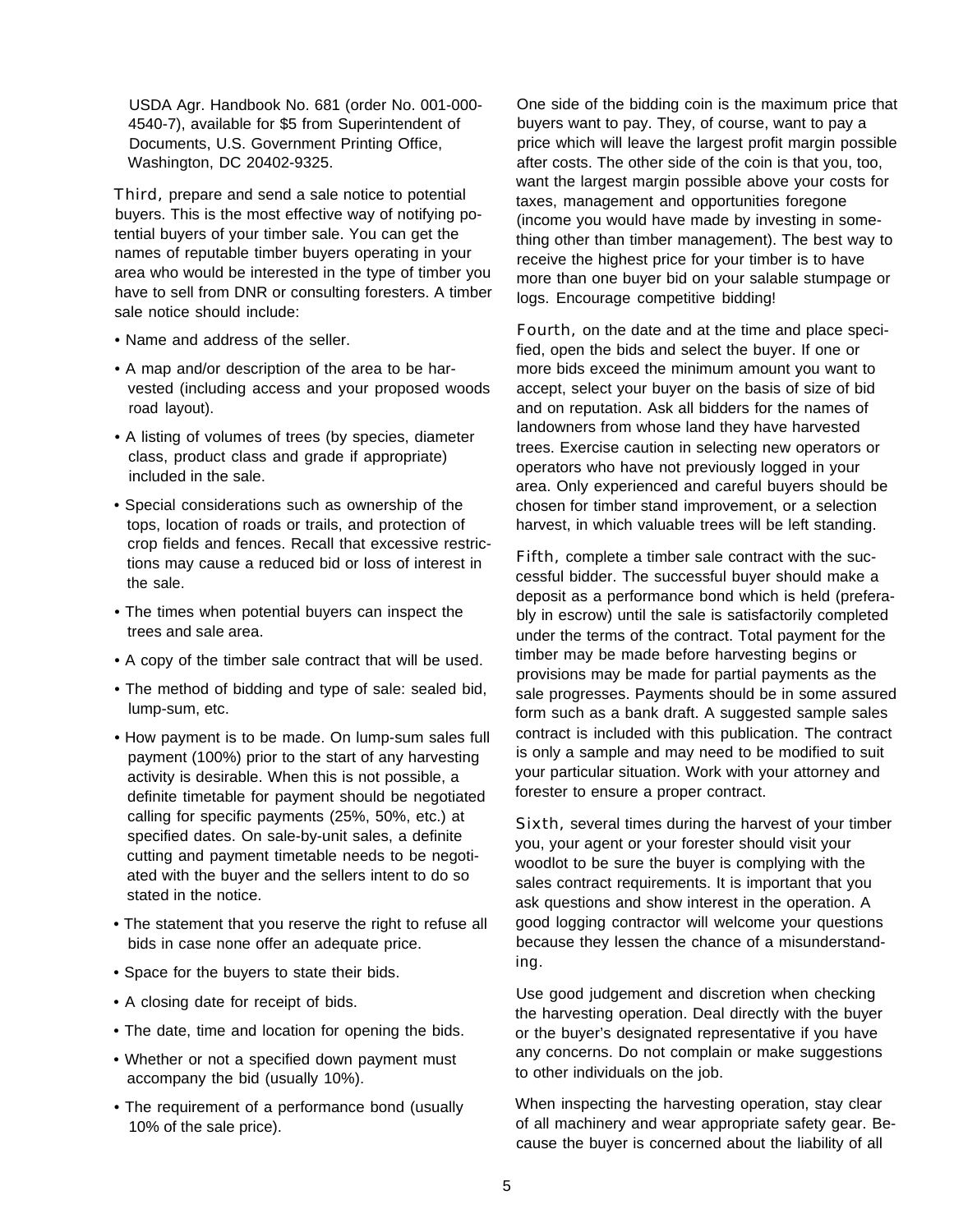persons on the site, respect the buyer's directions during your inspection visits.

Seventh, plan post-harvest activities:

- Harvesting firewood from tops, if the buyer hasn't purchased them.
- Improving the timber stand.
- Preparing the site for natural seeding.
- Replanting (if necessary).
- Erecting gates if access roads have been built.
- Recording sale information in your accounting ledger.

# **A Final Word**

Stumpage is a somewhat unusual commodity in that it has no exactor going price. Instead, the selling price is whatever the buyer and seller agree to and is influenced by many factors including tree species, size, quality, distance to market, accessibility, difficulty of the logging operation, market conditions, the buyer's financial condition, and differences between buyers in their ability to use the tree or logs.

Due to these factors, the relationship between buyer and seller on each timber sale is unique. Different buyers may offer substantially different prices for the same timber depending on their own particular uses and markets. To receive the highest value, contact several potential buyers when timber is for sale. A professional forester or timber buyer can estimate the minimum acceptance value or the expected value of a particular timber sale. In many cases some bids may substantially exceed this estimate. As has been suggested, timber sales from private woodlands

should be made by sealed bid with potential buyers informed about the sale. Don't be too anxious to accept the first offer.

Well-planned timber sales are an important step in woodland management. They are your main tool for ensuring a vegetative cover that is most suitable for the use and enjoyment of your woods. If you believe some of your timber is ready to sell, contact a DNR, consulting or industrial forester. The cooperative extension office in your county has other bulletins on forest management and many have lists of DNR, consulting and industrial foresters.

**Authors:** Jeff Martin is a professor of forestry with the College of Agricultural and Life Sciences, University of Wisconsin-Madison, and a forestry specialist with the University of Wisconsin–Extension, Cooperative Extension. Karen Potter-Witter is an assistant professor and extension specialist in the Department of Forestry, Michigan State University. Jerry Lapidakis is a private forestry specialist with the Wisconsin Department of Natural Resources.

Issued in furtherance of Cooperative Extension work, Acts of May 8 and June 30, 1914, in cooperation with the U.S. Department of Agriculture, University of Wisconsin-Extension, Cooperative Extension. University of Wisconsin-Extension provides equal opportunities in employment and programming, including Title IX and ADA requirements. If you need this information in an alternative format, contact the Office of Equal Opportunity and Diversity Programs or call Extension Publications at (608)262-2655.

Copyright © 1996 by the University of Wisconsin System Board of Regents

This publication is available from your Wisconsin county Extension office or from Cooperative Extension Publications, Room 170, 630 W. Mifflin Street, Madison, WI 53703. Phone: (608)262-3346.

## **G3297 Lake States Woodlands: Marketing Timber RP-04-96-3.5M-50-S**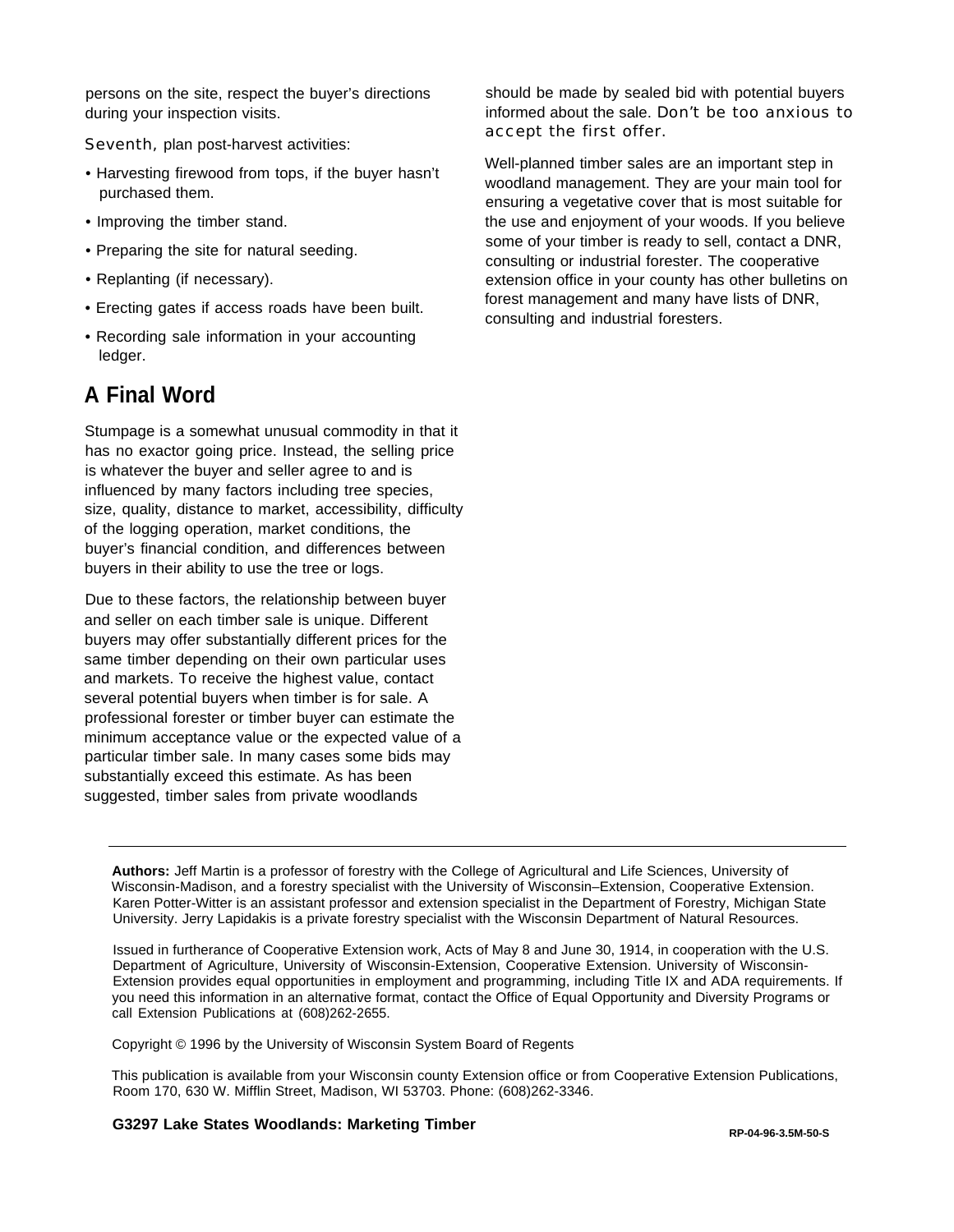## **SAMPLE TIMBER SALE CONTRACT**

There are two important steps to having a successful timber sale. One is to get timber management assistance from a professional forester. The other, and equally important, is to negotiate a comprehensive, written timber sale contract. A well prepared contract ensures the understanding of both parties and, in the event of a dispute, spells out remedies. The sample timber sale contract on pages 2-4 of this bulletin was developed to assist landowners in identifying the most important conditions to consider. It can be used as is, but most often will need to be modified to meet the specific requirements of individual buyers and sellers. The conditions listed herein are not meant to be exhaustive or necessarily applicable to every situation. Work with your attorney or professional forester in drafting your contract.

The following notes explain the purpose and intention of many of the provisions in this sample contract. The section titles and item numbers in the explanation below correspond to the section titles and paragraph numbers in the contract.

## **UNDERSTANDING THE TIMBER SALE CONTRACT**

## INTRODUCTORY PARAGRAPH

As important as the purchaser's and seller's names, is an accurate legal description of the land involved in the sale.

## CONTRACT PERIOD AND TERMINATION

- 1. Establishes a definite period of time by which all harvesting must be completed.
- 2. Gives the Seller power to stop all harvesting if the Seller suspects a breach of contract.
- 3a. Provides for a performance bond to be held until all operations are completed to the Sellers satisfaction.
- 3b-c. Gives the Seller recourse for damages incurred as a result of the Purchaser's breach of contract.
	- 3d. Spells out damages to be awarded for specific contract breaches.
	- 4. Requires the Purchaser to pay for products before removing them from the site.

## PRODUCTS TO BE REMOVED

6. Specifies what is to be harvested, and how trees are marked or designated for harvesting (for example, "trees marked with orange paint," or "all trees within a marked boundary")

### PAYMENTS

- 7a. For lump sum sales, the purchase price is entered and the payment schedule specified.
- 7b. For scaled sales, the price per unit volume, and estimated volume of each species is listed.

## UTILIZATION

- 10. Assures good utilization of each tree. Especially important for scaled sales.
- 11. Makes damaging residual trees a breach of contract.
- 13. Allows for additional restrictions and requirements particular to each sale. Typical concerns addressed here are:
	- Ownership of the tree tops. Does the Seller or the Purchaser assume ownership?
	- For scaled sales, a definition of the merchantable portion of trees to be utilized (for example, "logs will be cut to a 10-inch minimum top diameter inside bark).
	- Protection of wetlands and riparian habitat.
	- Removal of trees hung upon other trees.
	- Prohibition of logging during certain periods of the year, such as hunting season, or especially wet months.

### NOTICE OF INTENT TO CUT

14. Specifies which party is responsible for notifying the county clerk of intent to cut.

### SLASH AND DEBRIS REMOVAL

15-16. Specifies how slash is treated, if at all. Usually, a maximum height of residual slash is specified (for example, "all slash must be lopped to a maximum height of three feet").

### ROADS, CAMPS SURVEY CORNERS

18-22. Provides restrictions regarding logging road and facilities construction, and requires Purchaser to clear and repair any roads, landing areas, property or land survey monuments damaged during the harvesting operation. Also specifies any special restoration requirements or erosion control measures which must be taken.

### **LIABILITY**

23. Protects the Seller from liability arising from the Purchaser's harvesting operation. Requires the Purchaser to show proof of Worker's Compensation and public Iiability insurance.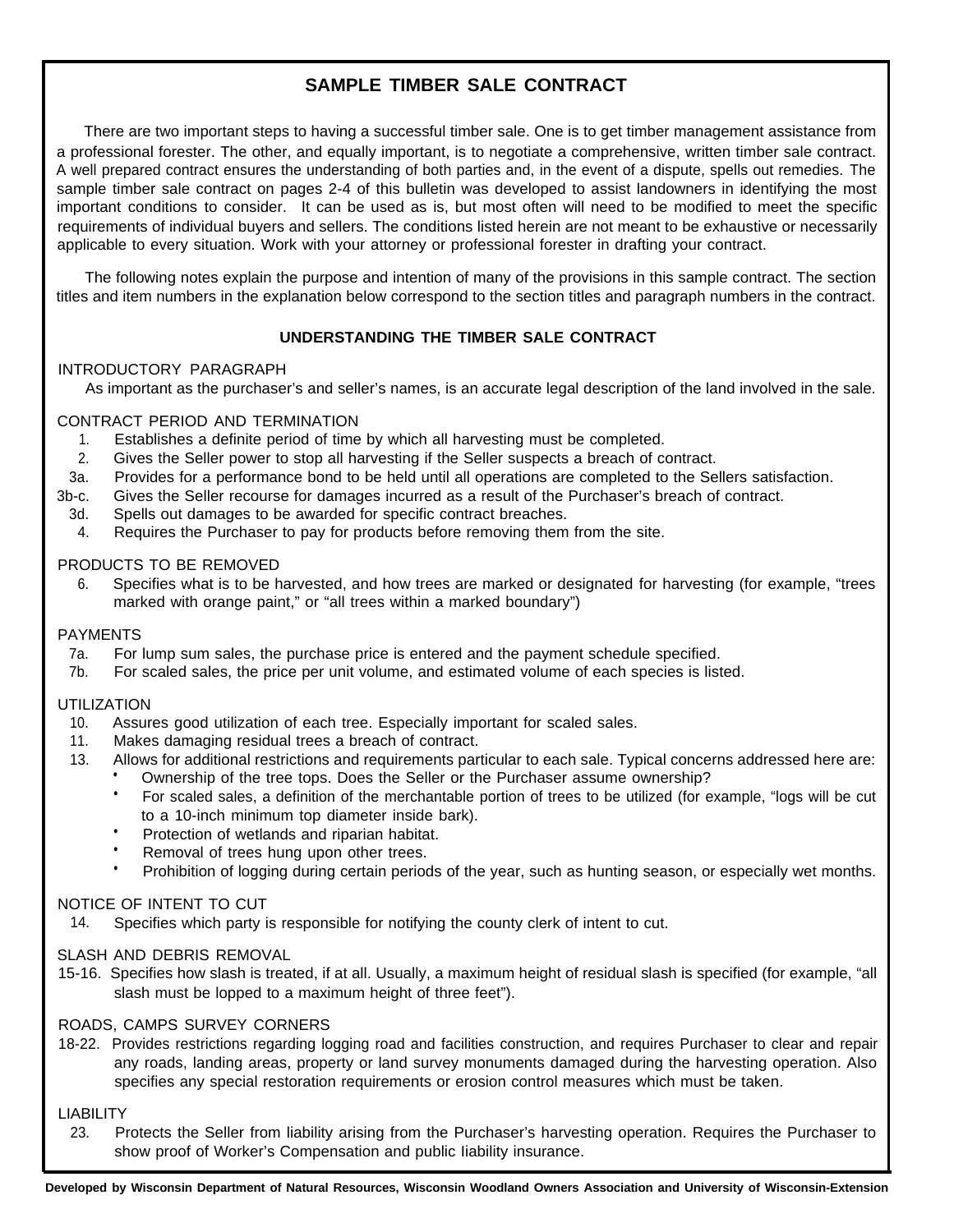## **SAMPLE TIMBER SALE CONTRACT**

|     | This Contract is entered into by and between |  |  | (Seller),    |
|-----|----------------------------------------------|--|--|--------------|
| and |                                              |  |  | (Purchaser). |

**The Seller hereby authorizes the Purchaser to enter upon the following described lands (the Premises); for purposes of cutting and removing timber marked or otherwise designated by the Seller.**

**Those Premises are further described on the map(s) or diagram(s) attached to and made a part of this Contract.**

**FOR AND IN CONSIDERATION of the following terms and conditions the Seller and the Purchaser mutually agree:**

#### **CONTRACT PERIOD AND TERMINATION**

- **1. Time is of the essence, therefore, the Purchaser shall cut all timber or forest products described in paragraph 6 and complete all other performance described herein with reasonable diligence so performance is completed no later than . The period of this Contract commences upon its signing by both parties and the Purchaser providing the Seller with all required bonds and certificates of insurance.**
- **2. The Seller or Agent shall notify the Purchaser in the event of a breach of any condition of the Contract at which time all operations shall immediately cease, and continued occupancy on the Premises shall be a trespass. Upon notification, operations may not be resumed nor may timber be cut or removed without written authorization from the Seller.**
- **3a. The Purchaser has deposited cash, a surety bond, a certified check, or other form acceptable to the Seller in the** amount of \$\_\_\_\_\_\_\_\_\_\_\_\_\_\_ as a performance bond, to assure proper performance and to be held until the completion of **all conditions of the Contract to the satisfaction of the Seller.**
- **b. Upon breach of any condition of this Contract, the performance bond shall be applied to actual damages incurred by the Seller.**
- **c. If timber or other forest products not specifically described in this Contract or designated by the Seller for cutting are cut, damaged or removed by the Purchaser, the Seller may pursue any and all remedies for the unlawful use of the Seller's property and the cutting, damage or removal of property without consent, including the seeking of criminal or civil charges for theft, timber theft or criminal damage to property, in addition to any Contract remedies for breach.**
- **d. The Seller's damages upon the Purchaser's failure to perform this Contract include, but are not limited to:**
- **(1) The Purchaser's bid value of timber not cut and removed under this Contract.**
	- **(2) Double the mill value, as determined by the Seller, for timber cut, removed or damaged without authorization under or in violation of this Contract.**
	- **(3) All costs of sale area cleanup, restoration or completion of performance not completed by the Purchaser.**
	- **(4) All costs of resale of timber not cut and removed as required under this Contract.**
- **e. Additional damage provisions:**
- **4. No forest products may be removed from the Premises until the products are paid for by the Purchaser or guarantees for payment satisfactory to the Seller are provided.**
- **5. Title to any forest products cut under this Contract shall remain with the Seller until payment is received.**

### **PRODUCTS TO BE REMOVED**

**6. The Purchaser is authorized and shall cut, remove and pay for the following timber or forest products during the period of this contract:**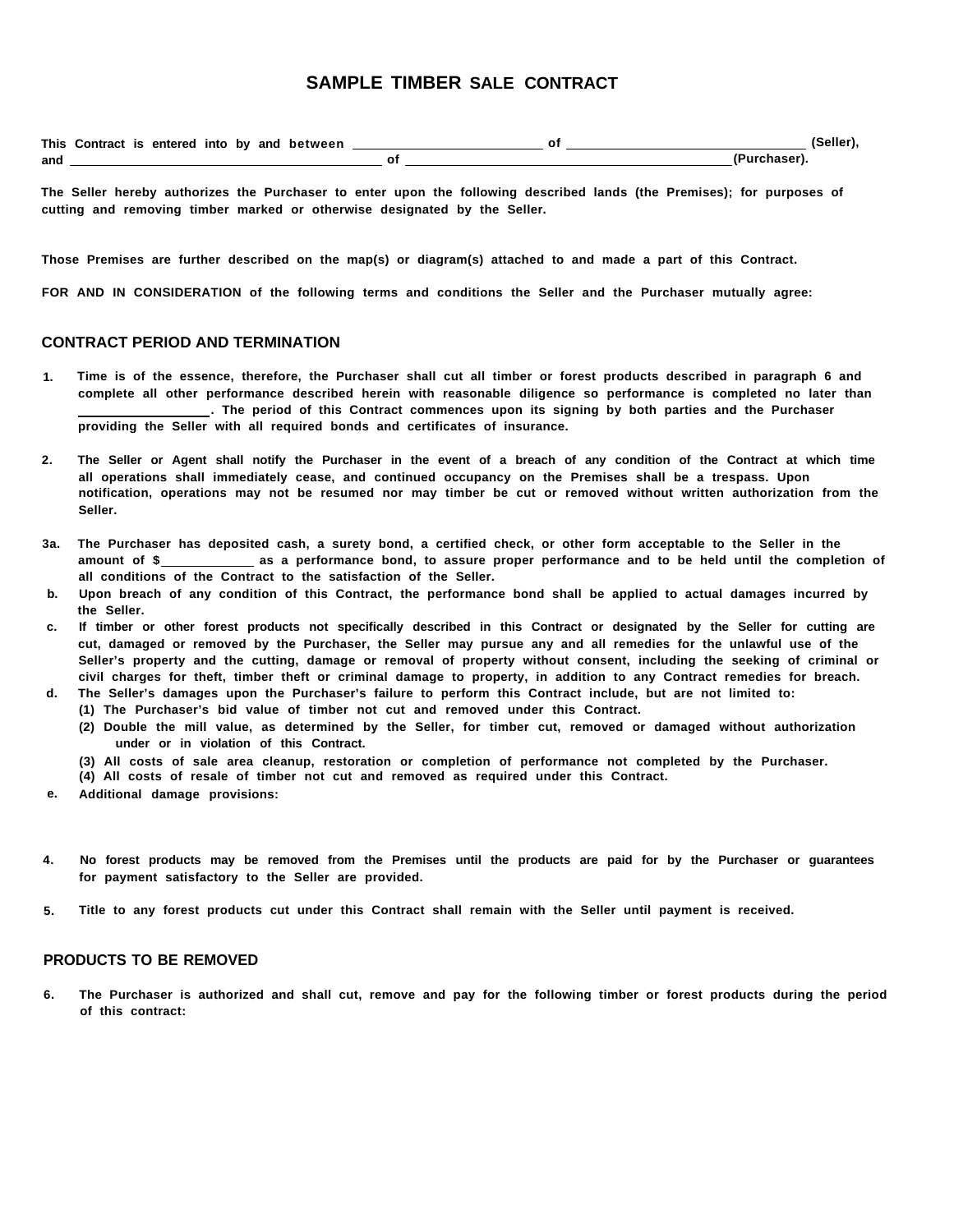#### **PAYMENTS**

- **7a. LUMP SUM SALE:**
	- **(a) The Purchaser agrees to pay Seller an amount of \$ to be paid under the following schedule:**
	- **(b) The Seller is not obligated to return the payment in par** A, or any portion **of it in the event the Purchaser fails to remove all timber or forest products authorized for removal.**

**TOTAL**

**b. SCALE PRODUCTS SALE: (As an alternative to a lump sum payment, the payment may be designated by price per cord or MBF per species with an estimate of forest products available.) Payment to the Seller shall be made based upon the following and as further described herein:**

|                |                 |                  | .                           |      |                  |  |
|----------------|-----------------|------------------|-----------------------------|------|------------------|--|
|                |                 | <b>ESTIMATED</b> | PRICE<br>UNIT<br><b>PER</b> |      | <b>ESTIMATED</b> |  |
| <b>SPECIES</b> | <b>PRODUCTS</b> | <b>VOLUME</b>    | MBF<br>- 57                 | CORD | <b>VALUE</b>     |  |

#### TOTAL

- **8 . Log and tree volumes shall be determined by the Scribner Decimal C system.**
- **9. Cord means a standard measure of piled wood 4' x 4' x 96" to 100". Cord products of other dimensions shall be converted to standard cords.**

#### **UTILIZATION**

- **10. Maximum stump height shall not exceed stump diameter, and for stumps of diameter less than 10 inches it shall not exceed 10 inches.**
- **11. Timber or forest growth, whether mature or not, may not be damaged through careless operations or unnecessary equipment use.**
- **12. The Purchaser agrees to complete all operations as described herein without waste or nuisance on the Premises.**
- **13. Additional equipment and operation requirements:**

#### **NOTICE OF INTENT TO CUT AND COMPLIANCE WITH LAWS**

**14. Th e shall make and file a written declaration to the county clerk of his or her intention to cut forest products pursuant to section 26.03, Stats., and comply with all other notice requirements and laws and ordinances with respect to work under this Contract.**

#### **SLASH AND DEBRIS DISPOSAL**

- **15. Slash falling in any lake or stream, in a right-of-way or on land of an adjoining landowner shall be immediately removed from the waters, right-of-way or adjoining land. Tops from felled trees may not be left hanging in standing trees. All trees shall be completely felled and not left leaning or hanging in other trees.**
- **16. Other slash disposal requirements:**
- **17. The Purchaser shall remove, to the satisfaction of the Seller, all solid waste, trash and debris generated by the Purchaser.**